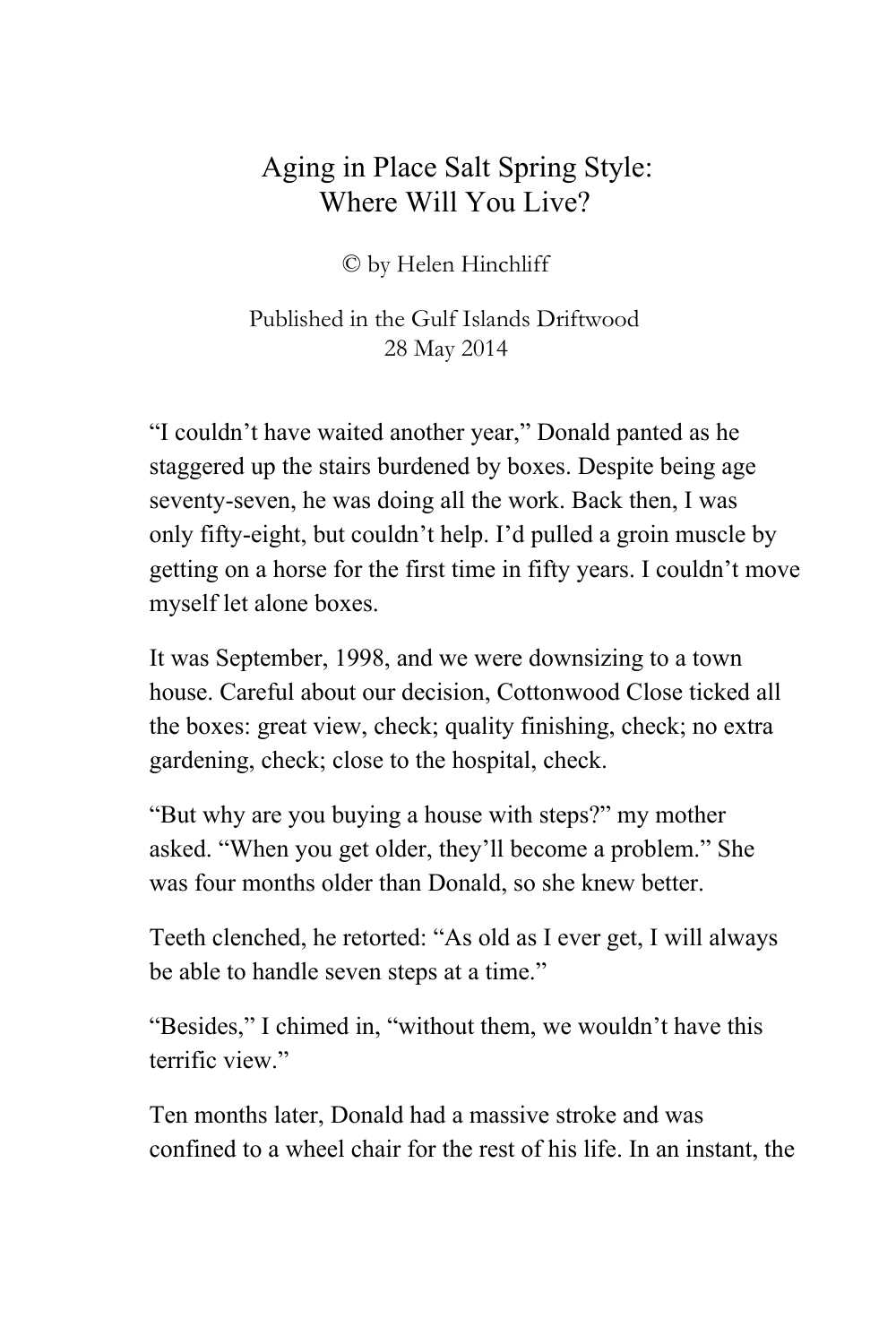view and the finishing touches were useless criteria for deciding where to live.

Denying our declining years is a risky game. It starts with the assumption that we will always be doing what we're doing now. Donald bought his Fulford property in 1976 foreseeing retirement in ten years. He designed a house to see him through till the end. I came along in 1985 and saw no problems whatever. But it was split level, and up on a hill. Sixty-four steps separated garage from front door. By 1995, Donald's house on a hill was getting him down. It took us two years to decide to sell our dream home and another year to find a buyer. What about you?

If you're thinking about downsizing, you can choose among strata town houses and, for those, wanting a garden to call their own, there's Brinkworthy. But I know several people scattered around the island thinking maybe they've left it too long for those options. What they want is supportive or assisted living, there being nothing like having somebody else do the cooking, cleaning, and bed making. On Salt Spring Island, we have three choices:

**Meadowbrook,** 121 Atkins Road, operated by the Gulf Islands Seniors Residence Association ([http://meadowbrookssi.com/\)](http://www.google.com/url?q=http%3A%2F%2Fmeadowbrookssi.com%2F&sa=D&sntz=1&usg=AFQjCNGbOzCC2a6OlYJofilkyPQqAV6MZA), offers thirty-seven units: thirty-two are supportive and five are assisted living. This means caregivers come regularly to provide personal care under the aegis of Island Health. Meadowbrook has been full right from the start, and has a long waiting list.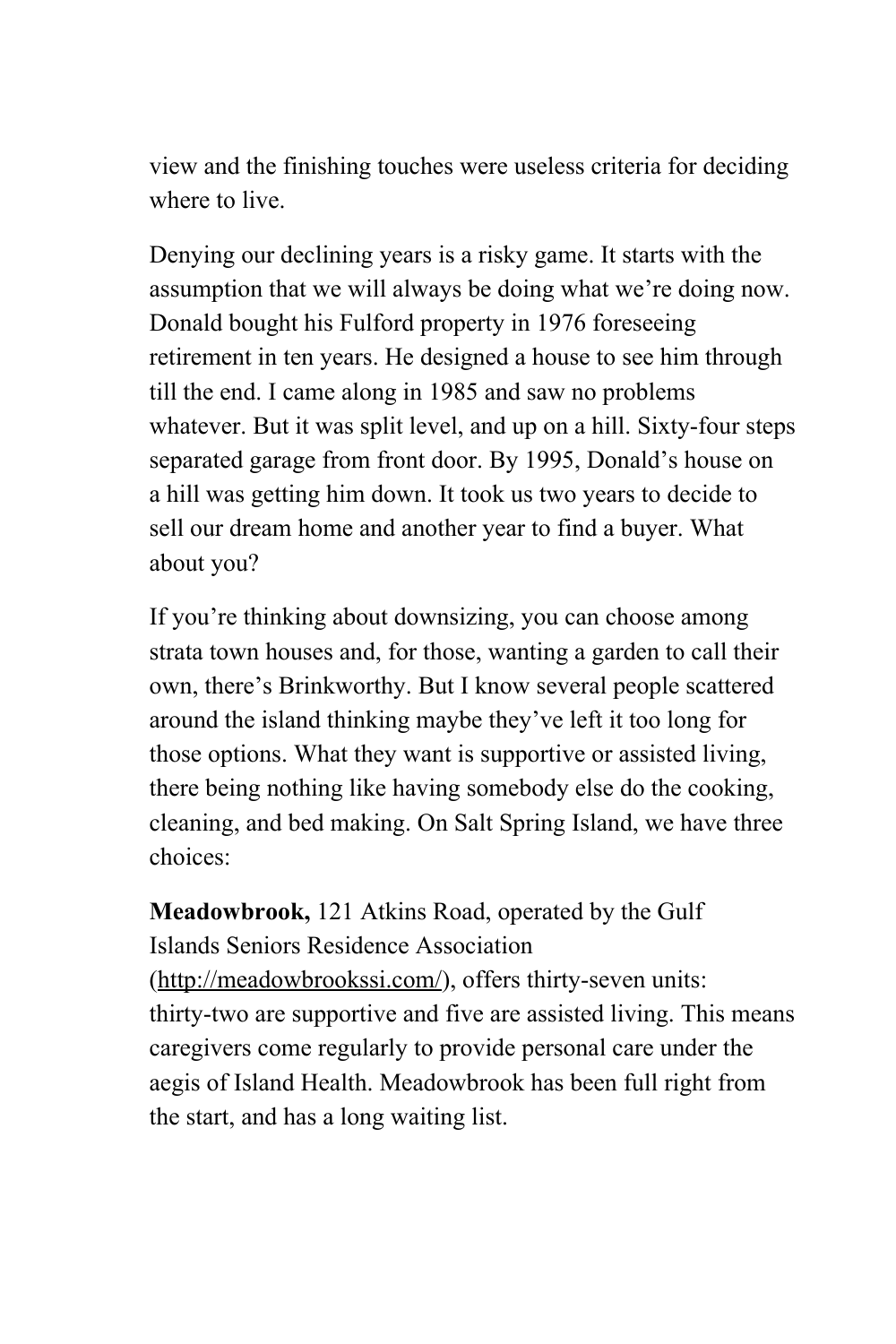**Heritage Place**, 120 Crofton Road, offers both Independent and Assisted Living for Seniors

 $(\text{http://heritageplace.info/about-2/}).$  It offers independent and assisted living and specializes in dementia care and post-stroke and post-surgery rehabilitation. Medication management is delivered by certified staff. Its twenty-seven units are full and there's a growing waiting list.

**Braehaven**, 137 Blain Road, is operated by the Greenwoods Eldercare Society

(http://www.viha.ca/hcc/assisted/locations/braehaven.htm). All of its units are subsidized with the tenant contribution determined by Island Health based on percentage of income. Tenants must have the cognitive capacity to direct their own care and respond appropriately in an emergency. Some suites are available now to clients deemed eligible by Island Health. Admission is by assessment (1.888.533.2273).

Braehaven has quality finishing and a great view of the harbour, but to live there you have to qualify for subsidized housing. Donna Regen (250-537-8340) has suggested that a few friends could join together and plan ahead to be residents of one of the two remaining pods that can be built on the Heritage Place site.

My friends at Meadowbrook keep telling me to get my name on their waiting list. "Maybe a suite will become available by the time you're in your eighties!" they joke. You could sign up too, but what if you don't want to wait "forever" like some of its current residents feel they had to do. So, the Gulf Islands Residents Association is considering whether to build a second Meadowbrook. They've approached Salt Spring Housing